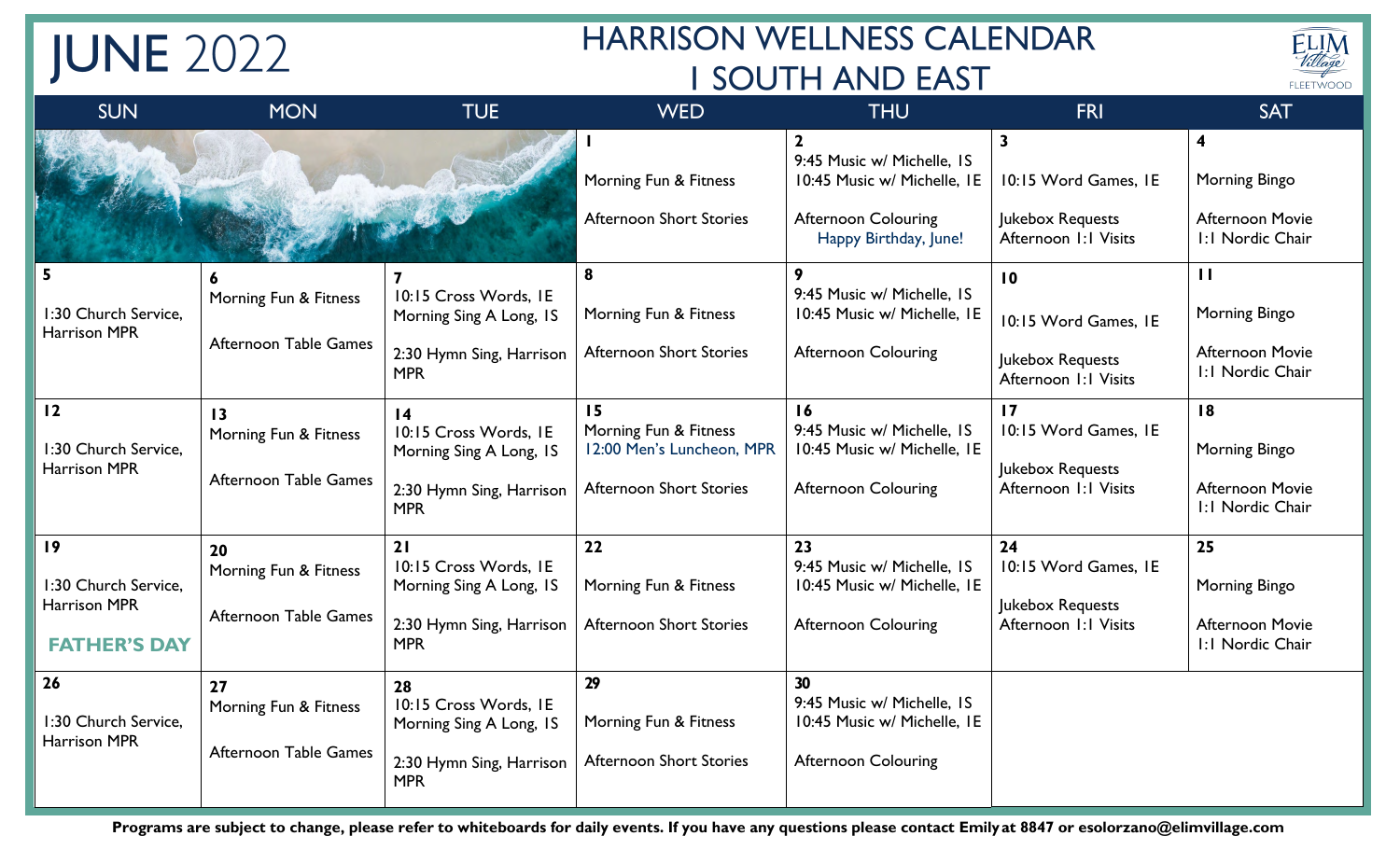## **HARRISON WELLNESS CALENDAR** 2 SOUTH AND 2 EAST



| <b>SUN</b>                                                        | <b>MON</b>                                                             | <b>TUE</b>                                                                                              | <b>WED</b>                                                                          | <b>THU</b>                                                                          | FRI                                                                                                   | <b>SAT</b>                                                                                        |
|-------------------------------------------------------------------|------------------------------------------------------------------------|---------------------------------------------------------------------------------------------------------|-------------------------------------------------------------------------------------|-------------------------------------------------------------------------------------|-------------------------------------------------------------------------------------------------------|---------------------------------------------------------------------------------------------------|
|                                                                   |                                                                        |                                                                                                         | 10:00 Morning Baking, 2E<br>2:30 Discussion and<br>Reminisce, 2S<br>Nordic Chair    | $\mathbf{2}$<br>10:15 Can You Hear What I<br>Hear, 2S<br><b>Afternoon Manicures</b> | 10:15 Fun & Fitness, 2S<br>2:30 Music w/ Michelle, 2E<br>Afternoon Wellness Visits                    | $\overline{\mathbf{4}}$<br>10:15 Women's Group,<br>Wellness Room<br>2:00 Travelling Snack<br>Cart |
| 1:30 Chapel Service,<br>Harrison MPR                              | 6<br>10:15 Crosswords &<br>Puzzles, 2E<br>2.30 Bingo, 2S               | 10:15 Fun & Fitness, 2E<br>2:30 Hymn Sing, Harrison<br><b>MPR</b>                                       | 8<br>10:15 Short Stories, 2E<br>2:30 Word Games, 2S<br>Nordic Chair                 | 9<br>10:15 Mental Aerobics, 2E<br>2.30 Bingo, 2S<br>3:30 Outdoor Stroll             | $\overline{10}$<br>10:15 Fun & Fitness, 2E<br>2:30 Music w/ Michelle, 2S<br>Afternoon Wellness Visits | $\mathbf{H}$<br>10:15 Men's Group,<br>Wellness Room<br>2:00 Heart for Music                       |
| 12<br>1:30 Chapel Service,<br>Harrison MPR                        | $\overline{13}$<br>10:15 Cranium Crunch,<br>2E<br>2:30 Table Games, 2S | $\overline{14}$<br>10:15 Fun & Fitness, 2S<br>2:30 Hymn Sing, Harrison<br><b>MPR</b>                    | 15<br>10:15 You Be The Judge, 2E<br>12:00 Men's Luncheon, MPR<br>2.30 Bingo, 2S     | 16<br>10:15 Let's Play Jeopardy! 2S<br>Afternoon Manicures<br>3:30 Outdoor Stroll   | $\overline{17}$<br>10:15 Fun & Fitness, 2S<br>2:30 Music w/ Michelle, 2E<br>Afternoon Wellness Visits | 18<br>10:00 Creative Corner,<br>2E<br>Afternoon Movie                                             |
| 19<br>1:30 Chapel Service,<br>Harrison MPR<br><b>FATHER'S DAY</b> | 20<br>10:15 Short Stories, 2S<br>2:30 Riddle Me This, 2E               | 21<br>10:15 Fun & Fitness, 2E<br>2:30 Hymn Sing, Harrison<br><b>MPR</b><br>Happy Birthday,<br>Florence! | 22<br>10:15 Active Game, 2E<br>2.30 Discussion and<br>Reminisce, 2S<br>Nordic Chair | 23<br>10:15 Bingo, 2E<br>Afternoon Manicures<br>Happy Birthday, Simon!              | 24<br>10:15 Fun & Fitness, 2E<br>2:30 Music w/ Michelle, 2S<br>Afternoon Wellness Visits              | 25<br>10:00 Morning Baking,<br>2E<br>2:00 Heart For Music                                         |
| 26<br>1:30 Chapel Service,<br>Harrison MPR                        | 27<br>10:15 Active Game, 2E<br>2:30 Outdoor Stroll                     | 28<br>10:15 Fun & Fitness, 2S<br>2:30 Hymn Sing, Harrison<br><b>MPR</b>                                 | 29<br>10:15 Bingo, 2S<br>2:30 Mental Aerobics, 2E<br>Nordic Chair                   | 30<br>*Micah's Admin Day*<br>1:30 Outdoor Stroll<br><b>Afternoon Manicures</b>      |                                                                                                       |                                                                                                   |

**JUNE 2022** 

Programs are subject to change, please refer to whiteboards for daily events. If you have any questions please contact Micah at 4063 or msalac@elimvillage.com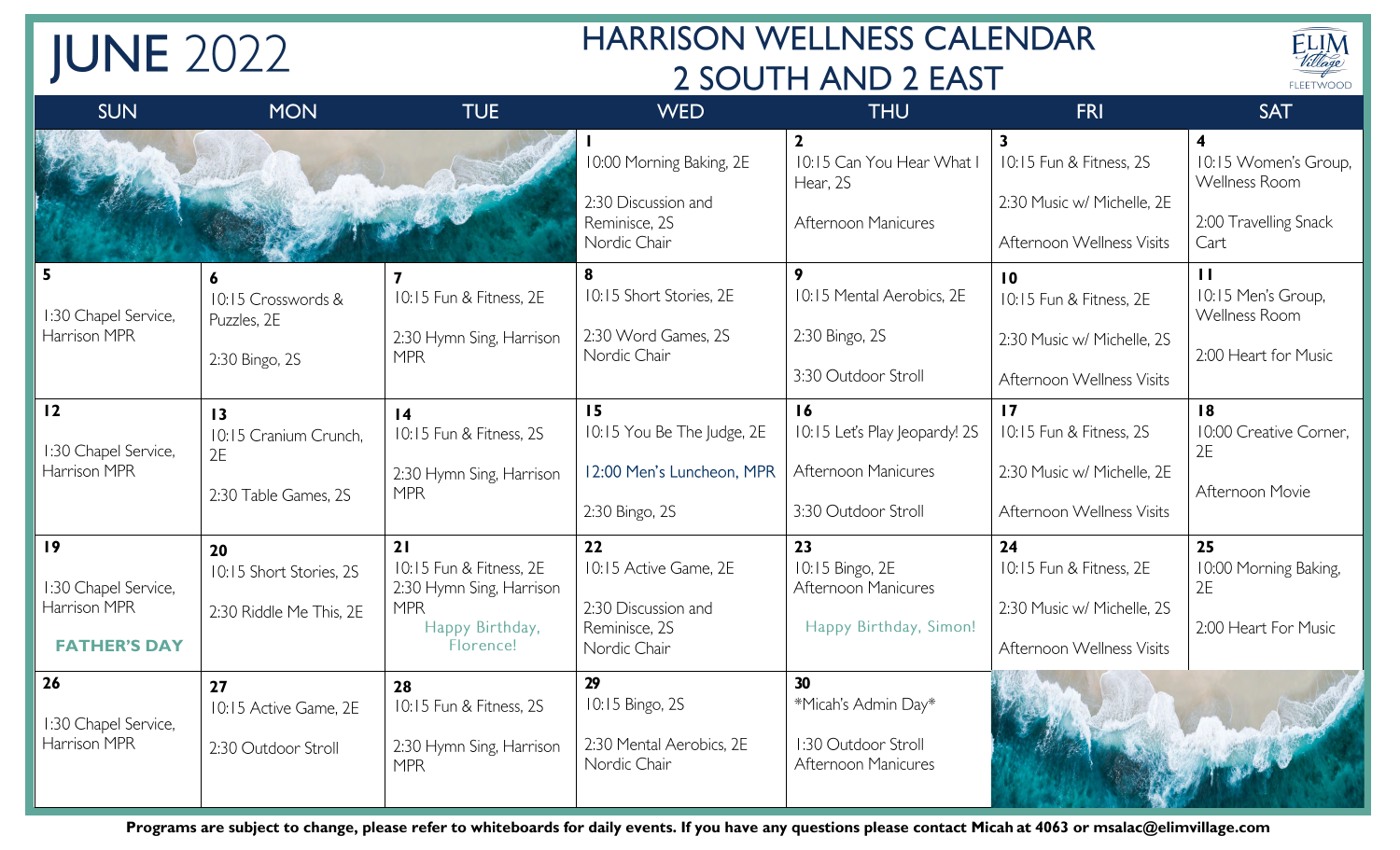## **HARRISON WELLNESS CALENDAR** 2 NORTH AND 3 NORTH



| <b>SUN</b>                                                                               | <b>MON</b>                                                                                            | <b>TUE</b>                                                                          | <b>WED</b>                                                                     | <b>THU</b>                                                                                     | FRI                                                                                                                                          | <b>SAT</b>                                                        |
|------------------------------------------------------------------------------------------|-------------------------------------------------------------------------------------------------------|-------------------------------------------------------------------------------------|--------------------------------------------------------------------------------|------------------------------------------------------------------------------------------------|----------------------------------------------------------------------------------------------------------------------------------------------|-------------------------------------------------------------------|
|                                                                                          |                                                                                                       |                                                                                     | 10:30 Active Game, 3N<br>2:00 Ball Toss, 2N                                    | Morning Fun and Fitness<br><b>Afternoon Discussion</b><br>Group                                | $\mathbf{3}$<br>9:45 Music w/ Michelle, 2N<br>10:00 Short Stories, 3N<br><b>II:00 Short Stories, 2N</b><br><b>Afternoon Sensory Visit</b>    | $\overline{\mathbf{4}}$<br>Jukebox Requests<br><b>Active Game</b> |
| 5<br>1:30 Church Service,<br><b>MPR</b>                                                  | 6<br>Morning Fun & Fitness<br>1:30 Music with Michelle,<br>3N<br>Afternoon Nordic Chair               | Morning Baking<br>2:30 Hymn Sing, Harrison<br><b>MPR</b>                            | 8<br>10:30 Active Game, 3N<br>2:00 Ball Toss, 2N                               | 9<br>Morning Fun and Fitness<br><b>Afternoon Discussion</b><br>Group<br>Happy Birthday, Ineke! | 10<br>9:45 Music w/ Michelle, 2N<br>10:00 Short Stories, 3N<br>11:00 Short Stories, 2N<br><b>Afternoon Sensory Visit</b>                     | $\mathbf{H}$<br>Jukebox Requests<br><b>Active Game</b>            |
| 12<br>1:30 Church Service,<br><b>MPR</b>                                                 | $\overline{13}$<br>Morning Fun & Fitness<br>1:30 Music with Michelle,<br>3N<br>Afternoon Nordic Chair | $\overline{14}$<br><b>Creative Corner</b><br>2:30 Hymn Sing, Harrison<br><b>MPR</b> | 15<br>10:30 Active Game, 3N<br>12:00 Men's Luncheon, MPR<br>2:00 Ball Toss, 2N | 16<br>Morning Fun and Fitness<br><b>Afternoon Discussion</b><br>Group                          | $\overline{17}$<br>9:45 Music w/ Michelle, 2N<br>10:00 Short Stories, 3N<br><b>II:00 Short Stories, 2N</b><br><b>Afternoon Sensory Visit</b> | 18<br>Jukebox Requests<br><b>Active Game</b>                      |
| 19<br>1:30 Church Service,<br><b>MPR</b><br>Happy Birthday, Elva!<br><b>FATHER'S DAY</b> | 20<br>Morning Fun & Fitness<br>1:30 Music with Michelle,<br>3N<br>Afternoon Nordic Chair              | 21<br>Morning Baking<br>2:30 Hymn Sing, Harrison<br><b>MPR</b>                      | 22<br>10:30 Active Game, 3N<br>2:00 Ball Toss, 2N                              | 23<br>Morning Fun and Fitness<br><b>Afternoon Discussion</b><br>Group                          | 24<br>9:45 Music w/ Michelle, 2N<br>10:00 Short Stories, 3N<br><b>II:00 Short Stories, 2N</b><br><b>Afternoon Sensory Visit</b>              | 25<br>Jukebox Requests<br><b>Active Game</b>                      |
| 26<br>1:30 Church Service,<br><b>MPR</b><br>Happy Birthday, Rita!                        | 27<br>Morning Fun & Fitness<br>1:30 Music with Michelle,<br>3N<br>Afternoon Nordic Chair              | 28<br><b>Creative Corner</b><br>2:30 Hymn Sing, Harrison<br><b>MPR</b>              | 29<br>10:30 Active Game, 3N<br>2:00 Ball Toss, 2N                              | 30<br>Morning Fun and Fitness<br><b>Afternoon Discussion</b><br>Group                          |                                                                                                                                              |                                                                   |

**JUNE 2022** 

Programs are subject to change, please refer to whiteboards for daily events. If you have any questions please contact Saira at 8846 or skapadia@elimvillage.com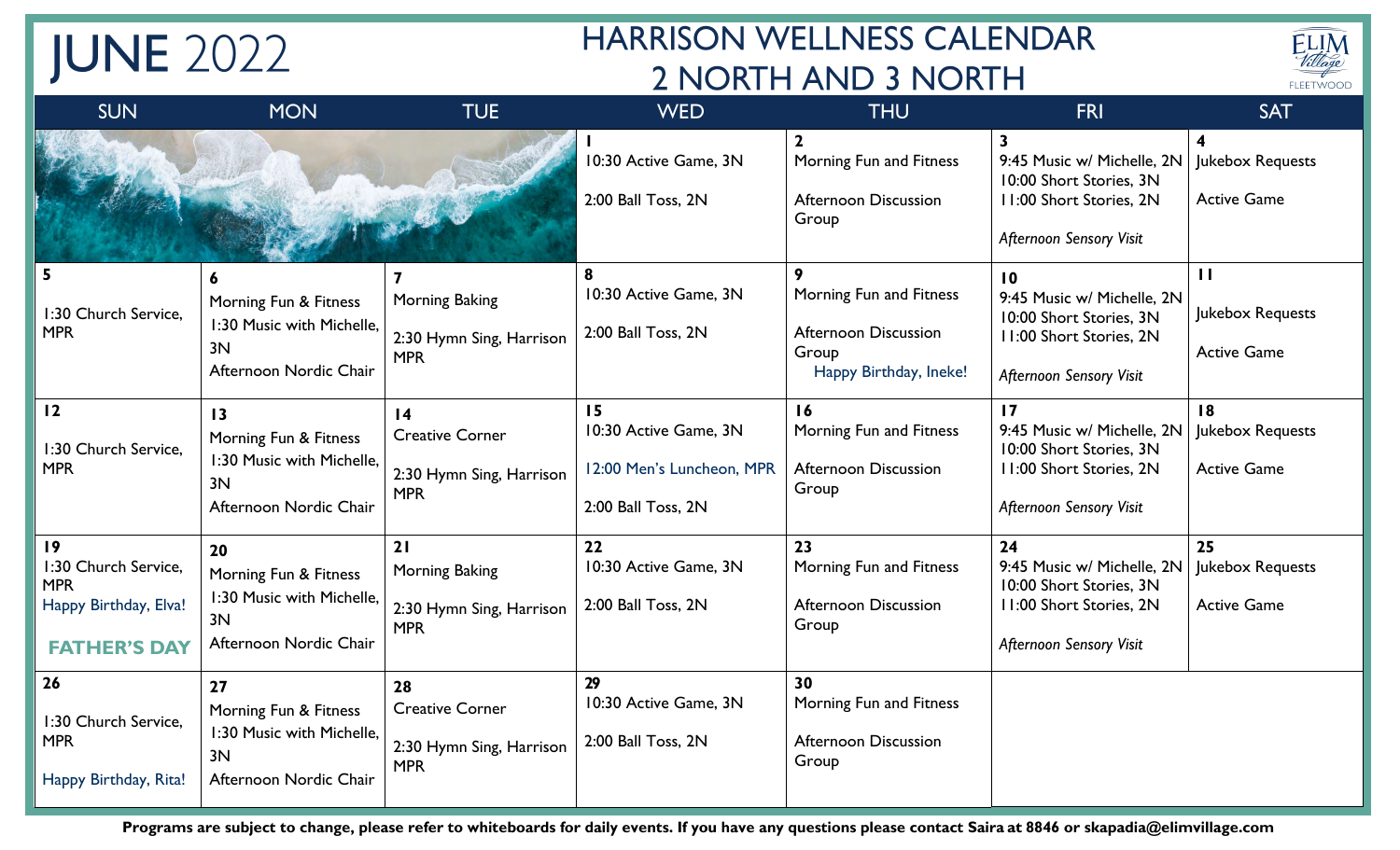## **HARRISON WELLNESS CALENDAR 3 SOUTH AND 3 EAST**



| <b>SUN</b>                                 | <b>MON</b>                  | <b>TUE</b>                             | <b>WED</b>                                                                       | <b>THU</b>                                                                 | <b>FRI</b>                                     | <b>SAT</b>                                                           |
|--------------------------------------------|-----------------------------|----------------------------------------|----------------------------------------------------------------------------------|----------------------------------------------------------------------------|------------------------------------------------|----------------------------------------------------------------------|
|                                            |                             |                                        | 10:00 Music with Michelle, 3E<br>11:00 Music with Michelle, 3S<br>2:30 Bingo! 3E | 10:15 Baking, 3E<br>Afternoon Sensory Visits<br>and Nordic Chair Session   | Morning Fun & Fitness<br>Afternoon Table Games | $\overline{\mathbf{r}}$<br>Jukebox Requests<br>Afternoon I: I Visits |
| 5                                          | 6                           |                                        | 8                                                                                | 9                                                                          | 10                                             | $\mathbf{1}$                                                         |
| 1:30 Church Service.                       | Morning Fun & Fitness       | 10:15 Java Music Club, 3E              | 10:00 Music with Michelle, 3E<br>11:00 Music with Michelle, 3S                   | 10:15 Baking, 3E                                                           | Morning Fun & Fitness                          | Jukebox Requests                                                     |
| <b>Harrison MPR</b>                        | 2:30 Group Crossword,<br>3E | 2:30 Hymn Sing, Harrison<br><b>MPR</b> | 2:30 Word Games                                                                  | 2:30 Armchair Travel, 3E                                                   | You Be the Judge                               | Afternoon 1:1 Visits                                                 |
| 12                                         | $\overline{13}$             | 4                                      | 15                                                                               | 16                                                                         | 17                                             | 8                                                                    |
| 1:30 Church Service,                       | Morning Fun & Fitness       | 10:15 Active Game, 3E                  | 10:00 Music with Michelle, 3E<br>11:00 Music with Michelle, 3S                   | 10:15 Baking, 3E                                                           | Morning Fun & Fitness                          | Jukebox Requests                                                     |
| Harrison MPR                               | 2:30 Group Crossword,<br>3E | 2:30 Hymn Sing, Harrison<br><b>MPR</b> | 12:00 Men's Luncheon, MPR<br>2:30 Bingo! 3E                                      | Afternoon Sensory Visits and Afternoon Table Games<br>Nordic Chair Session | Father's Day Portraits                         | Afternoon I: I Visits                                                |
| 9                                          | 20                          | 21                                     | 22                                                                               | 23                                                                         | 24                                             | 25                                                                   |
| 1:30 Church Service.                       | Morning Fun & Fitness       | 10:15 Java Music Club, 3E              | 10:00 Music with Michelle, 3E<br>11:00 Music with Michelle, 3S                   | 10:15 Baking, 3E                                                           | Morning Fun & Fitness                          | Jukebox Requests                                                     |
| <b>Harrison MPR</b><br><b>FATHER'S DAY</b> | 2:30 Group Crossword,<br>3E | 2:30 Hymn Sing, Harrison<br><b>MPR</b> | 2:30 Word Games                                                                  | <b>Afternoon Manicures</b>                                                 | You Be the Judge                               | Afternoon 1:1 Visits                                                 |
| 26                                         | 27                          | 28                                     | 29                                                                               | 30                                                                         |                                                |                                                                      |
| 1:30 Church Service,                       | Morning Fun & Fitness       | 10:15 Active Game, 3E                  | 10:00 Music with Michelle, 3E<br>11:00 Music with Michelle, 3S                   | 10:15 Baking, 3E<br><b>Afternoon Sensory Visits</b>                        |                                                |                                                                      |
| <b>Harrison MPR</b>                        | 2:30 Group Crossword,<br>3E | 2:30 Hymn Sing, Harrison<br><b>MPR</b> | 2:30 Bingo! 3E                                                                   | and Nordic Chair Session<br>Happy Birthday, Terry!                         |                                                |                                                                      |

**JUNE 2022** 

Programs are subject to change, please refer to whiteboards for daily events. If you have any questions please contact Alexandra at 4067 or apearson@elimvillage.com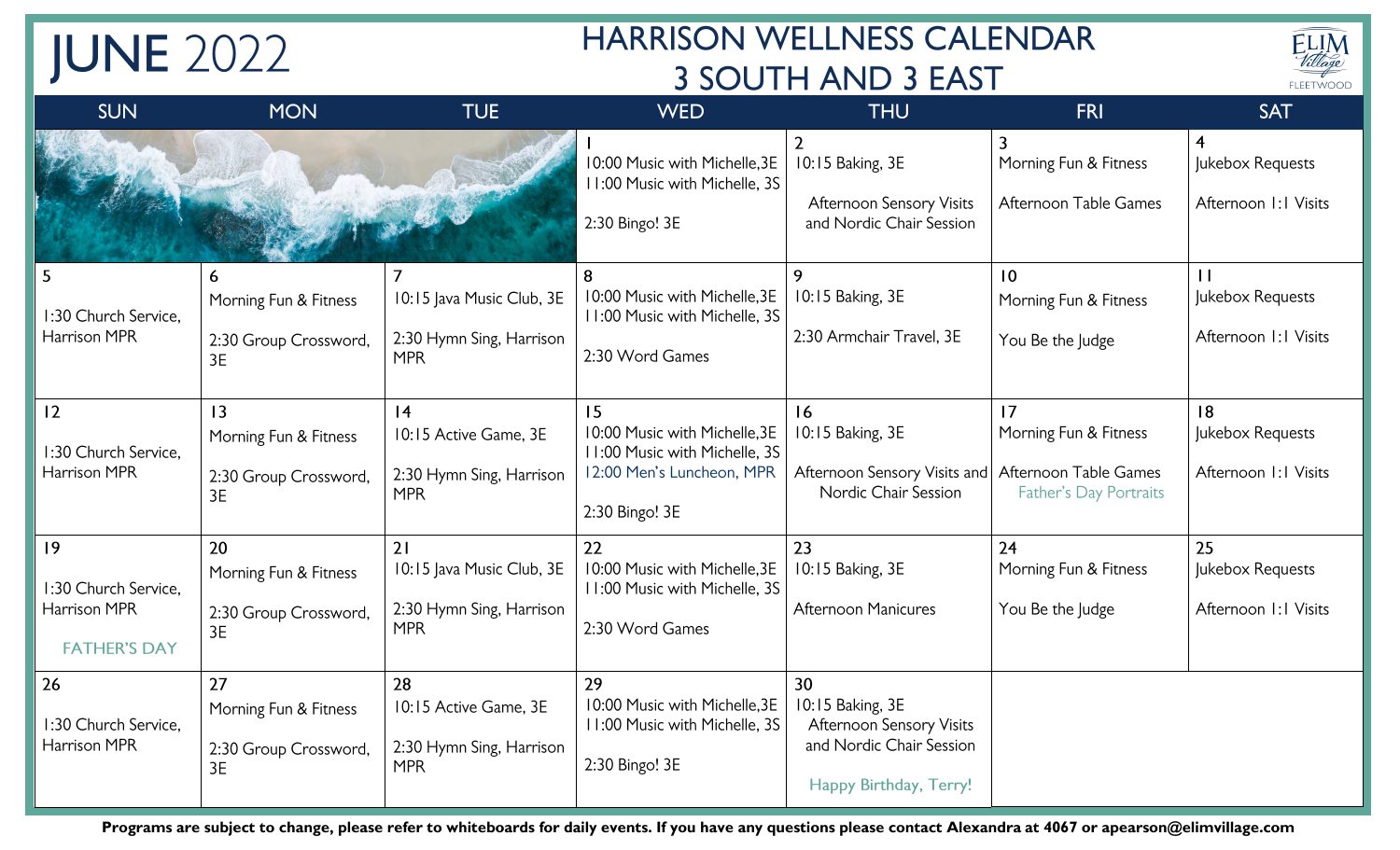| <b>JUNE 2022</b>                                                   |                                                                                                  |                                                                 | <b>HARRISON WELLNESS CALENDAR</b>               |                                                                                               |                                                                            | ELIM<br>Village                                                                                        |
|--------------------------------------------------------------------|--------------------------------------------------------------------------------------------------|-----------------------------------------------------------------|-------------------------------------------------|-----------------------------------------------------------------------------------------------|----------------------------------------------------------------------------|--------------------------------------------------------------------------------------------------------|
|                                                                    |                                                                                                  |                                                                 |                                                 | FLEETWOOD                                                                                     |                                                                            |                                                                                                        |
| <b>SUN</b>                                                         | <b>MON</b>                                                                                       | <b>TUE</b>                                                      | <b>WED</b>                                      | <b>THU</b>                                                                                    | <b>FRI</b>                                                                 | <b>SAT</b>                                                                                             |
|                                                                    |                                                                                                  |                                                                 | Morning Fun & Fitness<br>Afternoon Trivia       | <b>Morning Mental Aerobics</b><br><b>Active Game</b><br>Pet Therapy Visits                    | $\overline{\mathbf{3}}$<br>Morning Fun & Fitness<br><b>Creative Corner</b> | 4<br><b>Morning Active Game</b><br>Afternoon Jukebox<br>Request                                        |
| 5<br>10:30 Church Service,<br><b>Harrison MPR</b>                  | 6<br>Morning Fun & Fitness<br>11:00 Music with<br>Michelle<br>Afternoon Tea & Chat               | 7<br>10:00 Discussion Group<br>1:30 Hymn Sing, 2W               | 8<br>Morning Fun & Fitness<br>Afternoon Trivia  | 9<br><b>Morning Mental Aerobics</b><br>Nordic Chair<br>Pet Therapy Visits                     | 10<br>Morning Fun & Fitness<br><b>Creative Corner</b>                      | $\mathbf{H}$<br><b>Morning Active Game</b><br>Afternoon Jukebox<br>Request<br>Happy Birthday, Sharlin! |
| 12<br>10:30 Church Service,<br>Harrison MPR                        | $\overline{13}$<br>Morning Fun & Fitness<br>11:00 Music with<br>Michelle<br>Afternoon Tea & Chat | $\overline{14}$<br>10:00 Discussion Group<br>1:30 Hymn Sing, 3W | 15<br>Morning Fun & Fitness<br>Afternoon Trivia | 16<br><b>Morning Mental Aerobics</b><br>12:00 Men's Luncheon, MPR<br><b>Active Game</b>       | 17<br>Morning Fun & Fitness<br><b>Creative Corner</b>                      | 18<br><b>Morning Active Game</b><br>Afternoon Jukebox<br>Request<br><b>Father's Day Portraits</b>      |
| 19<br>10:30 Church Service,<br>Harrison MPR<br><b>FATHER'S DAY</b> | 20<br>Morning Fun & Fitness<br>11:00 Music with<br>Michelle<br>Afternoon Tea & Chat              | 21<br>10:00 Discussion Group<br>1:30 Hymn Sing, 4W              | 22<br>Morning Fun & Fitness<br>Afternoon Trivia | 23<br><b>Morning Mental Aerobics</b><br>Nordic Chair<br>Pet Therapy Visits                    | 24<br>Morning Fun & Fitness<br><b>Creative Corner</b>                      | 25<br><b>Morning Active Game</b><br>Afternoon Jukebox<br>Request                                       |
| 26<br>10:30 Church Service,<br><b>Harrison MPR</b>                 | 27<br>Morning Fun & Fitness<br>11:00 Music with<br>Michelle<br>Afternoon Tea & Chat              | 28<br>10:00 Discussion Group<br>1:30 Hymn Sing, 2W              | 29<br>Morning Fun & Fitness<br>Afternoon Trivia | 30 <sup>°</sup><br><b>Morning Mental Aerobics</b><br><b>Active Game</b><br>Pet Therapy Visits |                                                                            |                                                                                                        |

Programs are subject to change, please refer to whiteboards for daily events. If you have any questions please contact Jot at 8825 or grai@elimvillage.com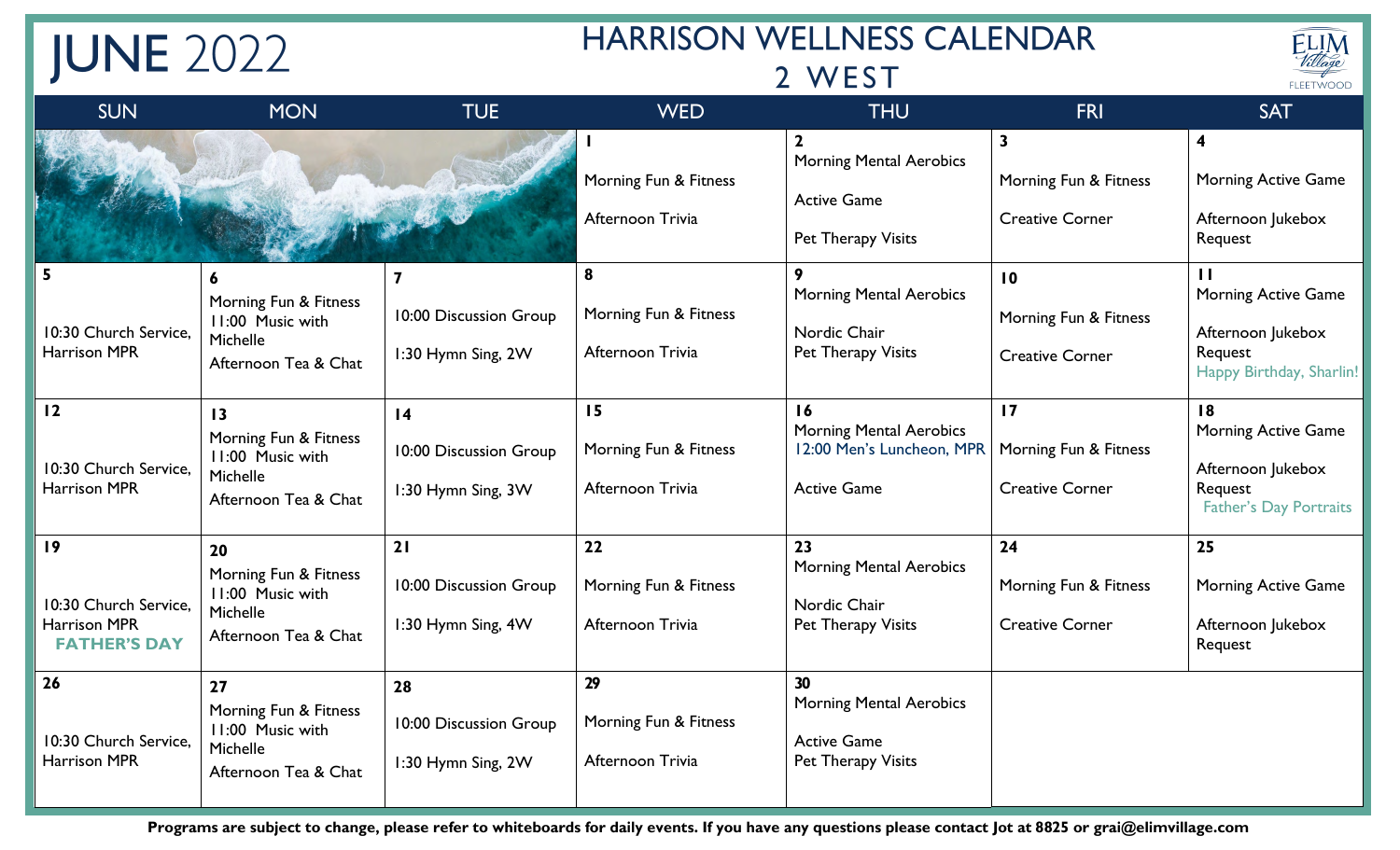| <b>JUNE 2022</b>                                                 |                                                                         |                                                                                                 | <b>HARRISON WELLNESS CALENDAR</b><br>3 WEST                                  |                                                                                                                                                  |                                                                      | ELIM<br>Village<br>FLEETWOOD                                                         |
|------------------------------------------------------------------|-------------------------------------------------------------------------|-------------------------------------------------------------------------------------------------|------------------------------------------------------------------------------|--------------------------------------------------------------------------------------------------------------------------------------------------|----------------------------------------------------------------------|--------------------------------------------------------------------------------------|
| <b>SUN</b>                                                       | <b>MON</b>                                                              | <b>TUE</b>                                                                                      | <b>WED</b>                                                                   | <b>THU</b>                                                                                                                                       | <b>FRI</b>                                                           | <b>SAT</b>                                                                           |
|                                                                  |                                                                         |                                                                                                 | Morning Fun & Fitness<br><b>Afternoon Table Games</b>                        | $\mathbf{2}$<br><b>Morning Mental Aerobics</b><br><b>Afternoon Ball Toss</b>                                                                     | $\overline{\mathbf{3}}$<br>Morning Fun & Fitness<br>Afternoon Trivia | Morning Ball Toss<br>Afternoon Bingo<br><b>Surprise and Delight</b><br>Cart          |
| 10:30 Church Service.<br><b>MPR</b>                              | 6<br>Morning 1:1 Visits<br><b>Afternoon Short Stories</b>               | 9:45 Music with Michelle<br>1:30 Hymn Sing, 2W<br><b>Afternoon Colouring</b>                    | 8<br>Morning Fun & Fitness<br>Afternoon Table Games<br>Happy Birthday, Jean! | 9<br><b>Morning Mental Aerobics</b><br><b>Afternoon Ball Toss</b><br>Pet Therapy Visits                                                          | $\overline{10}$<br>Morning Fun & Fitness<br>Afternoon Trivia         | $\mathbf{H}$<br><b>Morning Sensory Visits</b><br>and Nordic Chair<br>Afternoon Bingo |
| 12<br>10:30 Church Service,<br><b>MPR</b>                        | $\overline{13}$<br>Morning 1:1 Visits<br><b>Afternoon Short Stories</b> | $\overline{14}$<br>9:45 Music with Michelle<br>1:30 Hymn Sing, 3W<br><b>Afternoon Colouring</b> | 15<br>Morning Fun & Fitness<br>Afternoon Table Games                         | 16<br><b>Morning Mental Aerobics</b><br>12:00 Men's Luncheon, MPR<br><b>Afternoon Ball Toss</b><br>Pet Therapy Visits<br>Happy Birthday, Martha! | 17<br>Morning Fun & Fitness<br>Afternoon Trivia                      | 18<br>Morning Ball Toss<br>Afternoon Bingo<br><b>Father's Day Portraits</b>          |
| 19<br>10:30 Church Service,<br><b>MPR</b><br><b>FATHER'S DAY</b> | 20<br>Morning 1:1 Visits<br><b>Afternoon Short Stories</b>              | 21<br>9:45 Music with Michelle<br>1:30 Hymn Sing, 4W<br><b>Afternoon Colouring</b>              | 22<br>Morning Fun & Fitness<br>Afternoon Table Games                         | 23<br><b>Morning Mental Aerobics</b><br><b>Afternoon Ball Toss</b>                                                                               | 24<br>Morning Fun & Fitness<br>Afternoon Trivia                      | 25<br><b>Morning Sensory Visits</b><br>and Nordic Chair<br>Afternoon Bingo           |
| 26<br>10:30 Church Service,<br><b>MPR</b>                        | 27<br>Morning 1:1 Visits<br><b>Afternoon Short Stories</b>              | 28<br>9:45 Music with Michelle<br>1:30 Hymn Sing, 2W<br><b>Afternoon Colouring</b>              | 29<br>Morning Fun & Fitness<br>Afternoon Table Games                         | 30<br><b>Morning Mental Aerobics</b><br><b>Afternoon Ball Toss</b><br>Pet Therapy Visits                                                         |                                                                      |                                                                                      |

Programs are subject to change, please refer to whiteboards for daily events. If you have any questions please contact Shaunna at 8835 or smartin@elimvillage.com